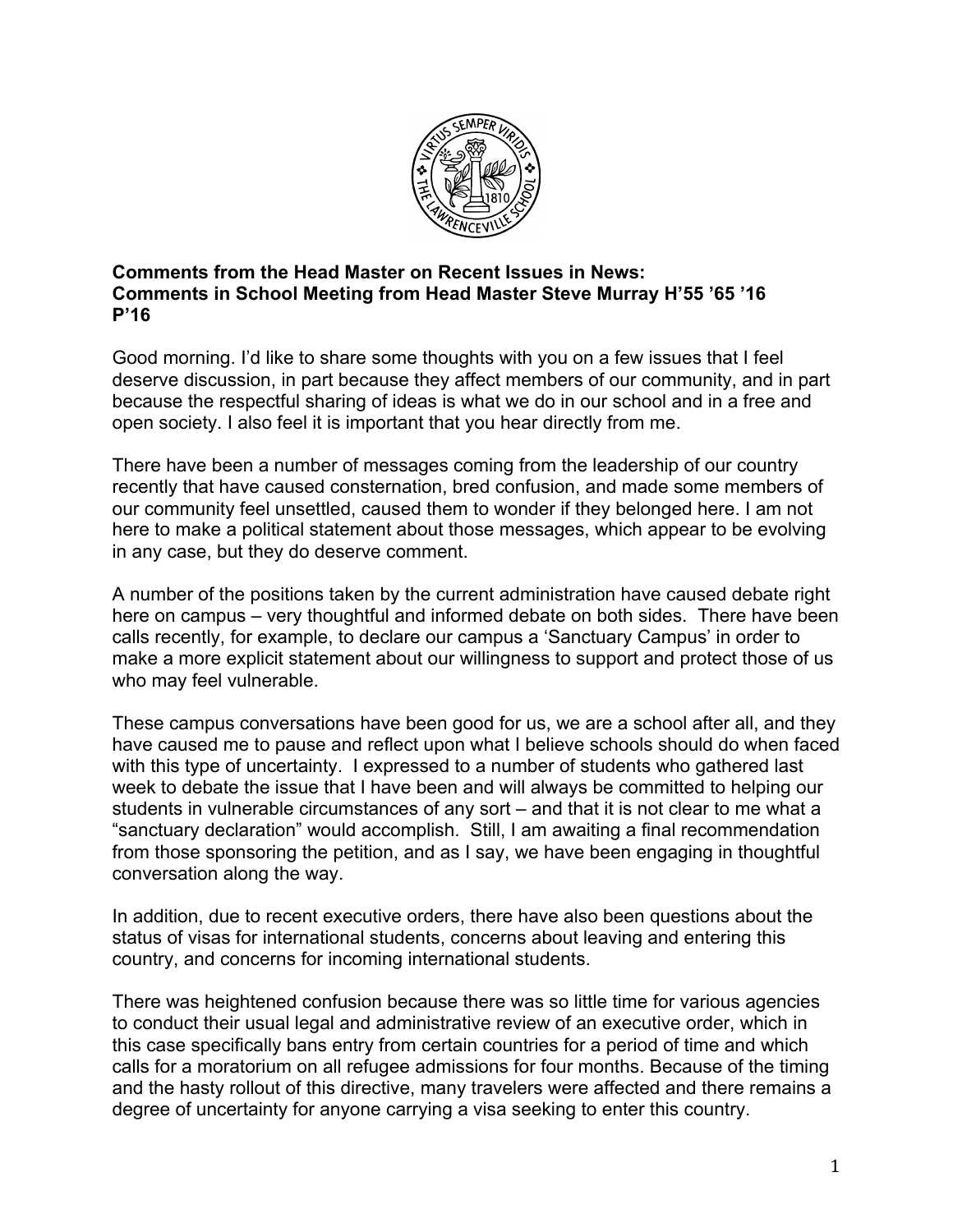Debra Wilson, General Counsel for NAIS (National Association of Independent Schools), has issued some preliminary, cautionary advice for visa and green card holders from the named countries in the executive order, and the Boston law firm, Schwartz Hannum, a firm that does a great deal of work with independent schools including Lawrenceville, issued the following message:

*"We urge independent schools, colleges and universities to be extremely cautious when determining which students leave the United States for any reason, and particularly with respect to school-sponsored trips out of the country. We have already received several inquiries from educational institutions that have students and employees who are outside of the U.S. and being prohibited from returning."*

We are watching this situation closely and will monitor it, and we will do all that we can to understand the situation and to advise any members of our community who may be affected in any way.

Now, on a more personal level, my goal here to reassure those of you who may feel unsettled, and to remind all of us that this campus is fundamentally a place where all should feel welcome, safe, secure, and respected. Let me offer a few thoughts on why we are so committed to this as an institution, and while I may not have answers for all questions being raised, I hope I can at least clarify a few positions.

We are a distinctly American school enriched and made whole by our international students. Students from abroad have been part of our school from our very earliest decades of existence. We draw students from all across the United States and from around the world, and this coming together of cultures, languages, ethnicities, and religions is a vital element of the educational experience. Drew Faust said to the Harvard community, "We are all Harvard." Well, "We are all Lawrenceville." Every single one of us.

And yet, as I say, we are a distinctly American school, and with that come certain values that are embedded in our DNA, values that are core to Lawrenceville as an academic institution. These values are not at all limited to Americans, and some are rather universal, but in many respects these values are fundamental to this nation and some are explicitly enshrined in the Constitution.

So what are some of those values?

• **Freedom and respect for all religions.** It is in the First Amendment. One of the great strengths of this school is our religious diversity and the opportunity to learn from those who practice a different faith. In recent times, members of the Islamic faith have felt questioned in this country merely because of their religion. I am proud to say that this is simply not part of who we are. We are all Lawrenceville.